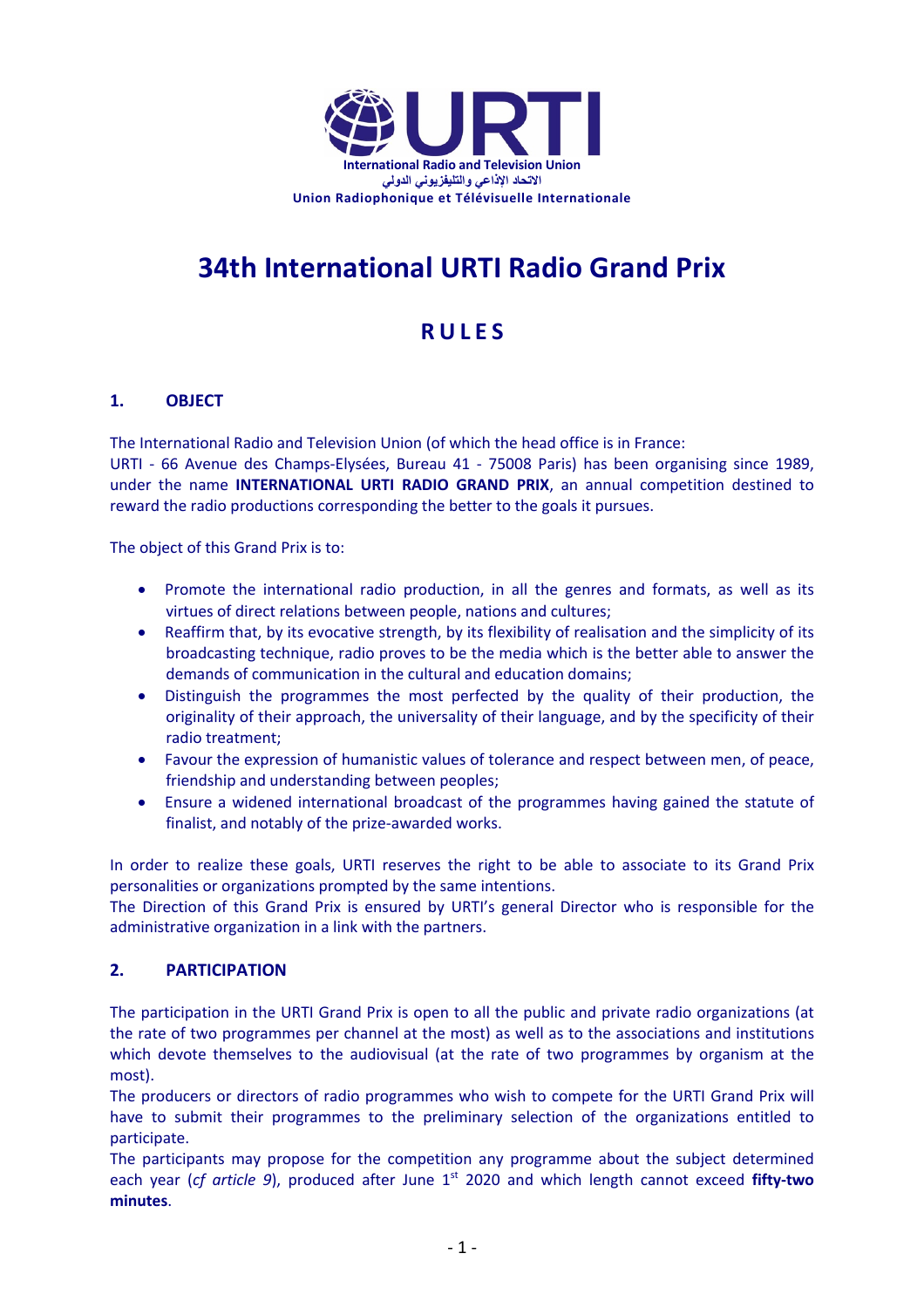The programmes must come with the duly filled registration form directly on the URTI web site (http://www.urti.org).

A co-production may only be entered by one of the organizations participating in it, the latter being ensured of its partners' agreement.

Programmes will be allowed to compete only once.

The participants in the competition commit themselves to contribute to the promotion of the International URTI Radio Grand Prix as far as possible.

#### **3. LANGUAGES**

Programmes should be entered in original version. A script of each programme - with time codes as far as possible - should necessarily be provided in French or in English if the proposed version is not in one of these two languages.

#### **4. ACCOMPANYING DOCUMENTS**

The programmes competing for the URTI Grand Prix must absolutely come with their registration form duly filled, with a summary and possibly their script (*cf: article 3*) in French or in English, as well as the copyrights statement. In general, all publicity or promotional material concerning the entered documentaries will be welcome, with the relating authorisation of free advertisement in the press.

#### **5. CO-PRODUCTIONS**

A programme made in co-production by two or several organisations may only be entered for competition by one of the co-producing organisations, under its sole responsibility.

#### **6. OTHER GENERAL CONDITIONS**

French and English are the two languages used for the official rules, the correspondence, the organisation of the listenings and the deliberations.

The recordings of the presented programmes stay at the disposal of the general Direction for their possible registration in the programme exchange catalogue of URTI and so the availability of the presented recording for a broadcast free of rights (except the usual copyrights and neighbouring rights) by all the organisms' members of URTI, participating in the competition or not.

The broadcaster will then conform to the current legislation in its country concerning the declaration of copyrights and of neighbouring rights and no additional royalty will be due to an organization which programme was awarded a prize under the pretext of this award.

No advertising may accompany a programme entered in the International URTI Radio Grand Prix.

#### **7. REGISTRATION**

Registration of the entered programmes will be definitely closed at the latest fifteen days before the date of the preselection, except dispensation granted by the Grand Prix Director.

#### **8. REGISTRATION FEES**

No registration fees will be asked of the participating organizations.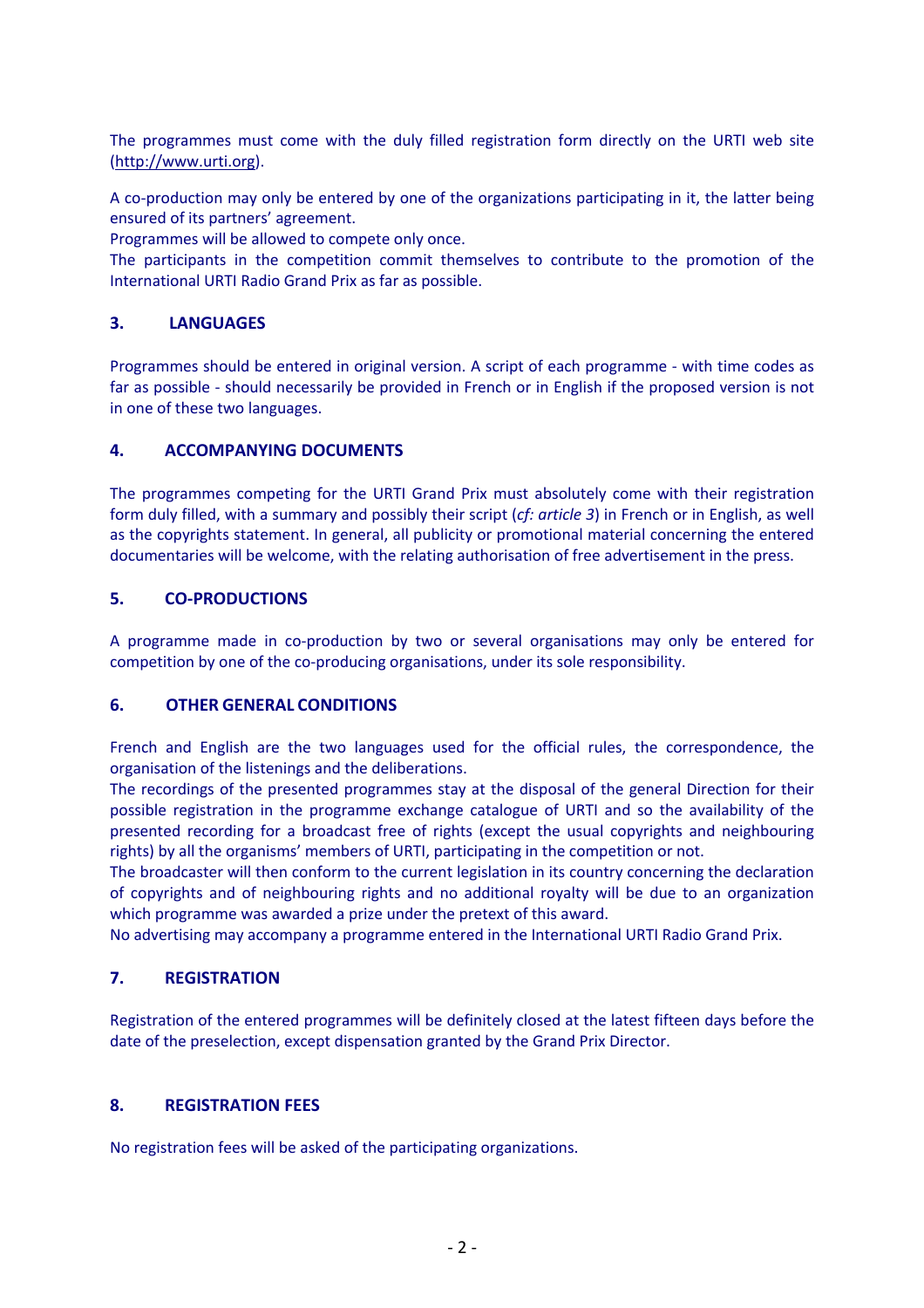# **9. PROCEDURE**

An agenda is set for each session of the competition and communicated to the participants.

Each year the general Direction sets the specific conditions of the competition, notably the agenda of its sequence of events and the Jury's meeting place.

The Commission of URTI's Radio members determines each year a unique subject to be treated by all the participating programmes.

The URTI general Direction takes care that the different stages of the competition function well. The material organization is jointly entrusted to the URTI general Direction and the organism hosting the competition. The general Direction controls the programmes and the candidates' files to check their conformity to the rules. Only those candidatures which comply with the competition's conditions and objectives will be submitted to the Jury.

The URTI Radio Commission sees to it that the rules, the legality of the Jury's listenings, and the conditions of its deliberations are respected.

# **10. COMPOSITION OF THE JURY**

The Jury is made up of:

- a personality jointly chosen by the organization hosting the Jury and the URTI general Direction for his renown in the cultural domain or for his skills in radio creation (production, direction, sound, programming, …). This personality ensures the presidency of the Jury;
- a President and members of the URTI Radio Commission;
- the Director general of URTI.

# **11. JURY'S WORK**

The general Direction makes a first selection of the registered programmes on the basis of the required technical criteria and of their conformity to the present rules.

The President of the Jury manages the deliberations and conditions of the vote, it being specified that the Jury must greatly bear in mind the criteria mentioned in article 1 of the present rules. He guarantees the organization, the course and the legality of the vote which results he announces. He can suggest any measure allowing to provide a better enforcement of the spirit of the present rules.

During a preliminary meeting the Jury sets up its rules of procedure and its evaluation criteria taking into account the object of the Grand Prix (*cf artcle 1*), subject to the respect of the present rules however.

The Jury determines its own deliberation rules.

A member of URTI general Direction manages the secretarial work of the session under the control of the President of the Grand Prix.

The presentation of the programmes is made up in alphabetical order of countries, then participating organizations, except specific decision of the Jury.

The Jury's deliberations and votes are secret and take place in camera.

Each member of the Jury is called upon to make known and defend his vote before the other Jury members.

The Jury reserves the right not to award any prize if no programme appears to answer the spirit of article 1.

# **12. FINAL AWARD-WINNERS' LIST**

After the listenings of all the programmes admitted in the competition and after a valid deliberation, the Jury makes up a list of the ten programmes having gained the statute of « finalist » of the International URTI Radio Grand Prix.